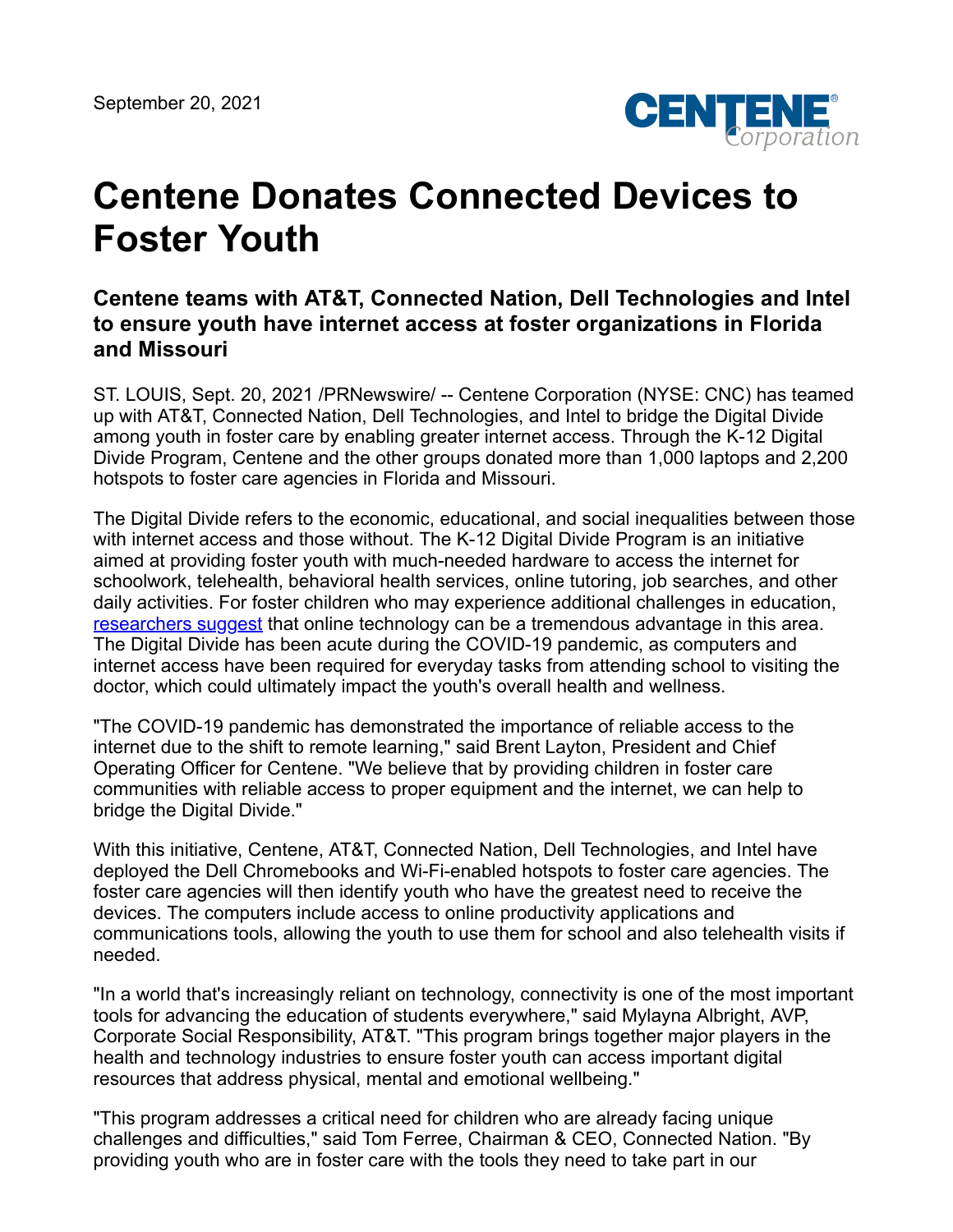increasingly digital world, we are not only giving them the access to resources that will help them grow in a positive way and flourish, but we are saying to these children that we care about and want to help them excel."

"We believe that technology has the ability to transform communities. While the pandemic resulted in a new, virtual way of living, it dramatically increased the disparity between those with access and those without," said Jessica Anderson, Director of Strategic Giving, Dell Technologies. "The K-12 Digital Divide Program helps provide equitable access to participating foster families, giving them some of the resources they need for school, healthcare and work."

"As part of Intel's RISE 2030 goals, our company aims to make technology fully inclusive and expand digital readiness. This project aligned perfectly with our Intel Rise Technology Initiative, where we review and fund projects related to healthcare, education and the economy with dedicated workstreams for social equity and human rights, accessibility, and climate action," said Rick Echevarria, VP and GM of Intel's Enterprise Sales Solutions. "At a basic level, we can only address the Digital Divide in education by first ensuring students have the necessary technology resources and tools to succeed. It is only by working with others that we can find innovative solutions to this persistent issue."

## **About Centene Corporation**

Centene Corporation, a Fortune 25 company, is a leading multi-national healthcare enterprise that is committed to helping people live healthier lives. The Company takes a local approach – with local brands and local teams – to provide fully integrated, high-quality, and cost-effective services to government-sponsored and commercial healthcare programs, focusing on under-insured and uninsured individuals. Centene offers affordable and highquality products to nearly 1 in 15 individuals across the nation, including Medicaid and Medicare members (including Medicare Prescription Drug Plans) as well as individuals and families served by the Health Insurance Marketplace, the TRICARE program, and individuals in correctional facilities. The Company also serves several international markets, and contracts with other healthcare and commercial organizations to provide a variety of specialty services focused on treating the whole person. Centene focuses on long-term growth and the development of its people, systems and capabilities so that it can better serve its members, providers, local communities, and government partners.

## **Forward-Looking Statements**

*All statements, other than statements of current or historical fact, contained in this press release are forward-looking statements. Without limiting the foregoing, forward-looking statements often use words such as "believe," "anticipate," "plan," "expect," "estimate," "intend," "seek," "target," "goal," "may," "will," "would," "could," "should," "can," "continue" and other similar words or expressions (and the negative thereof). Centene (the Company, our, or we) intends such forward-looking statements to be covered by the safe-harbor provisions for forward-looking statements contained in the Private Securities Litigation Reform Act of 1995, and we are including this statement for purposes of complying with these safe-harbor provisions. In particular, these statements include, without limitation, statements about our future operating or financial performance, market opportunity, growth strategy, competition, expected activities in completed and future acquisitions, including statements about the impact of our proposed acquisition of Magellan Health (the Magellan Acquisition), our completed acquisition of WellCare Health Plans, Inc. (WellCare and such acquisition, the WellCare Acquisition), other recent and future acquisitions, investments, the adequacy of our available cash resources and our settlements with Ohio and Mississippi to resolve claims and/or allegations made by those states with regard to past practices at*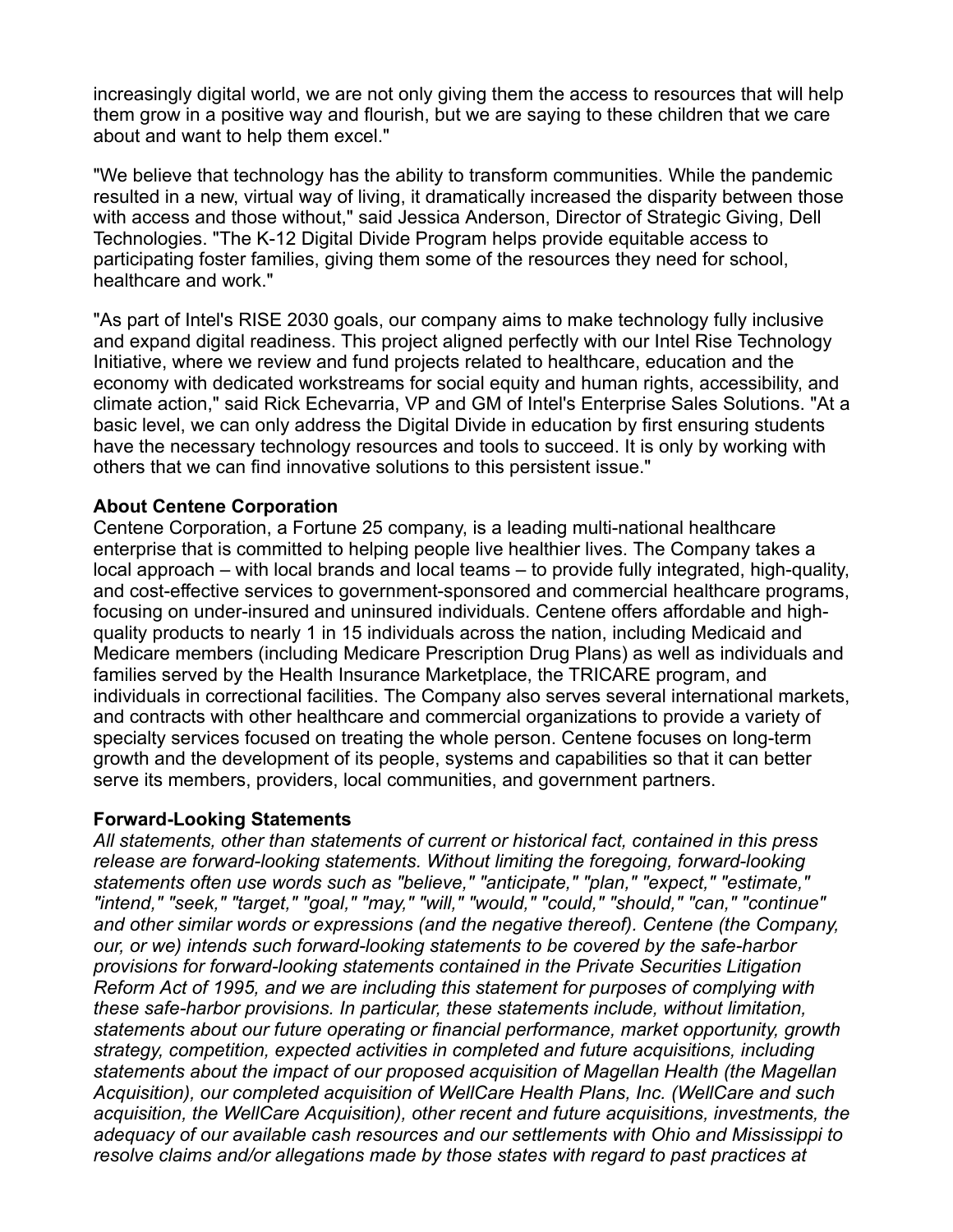*Envolve Pharmacy Solutions, Inc. (Envolve), as our pharmacy benefits manager (PBM) subsidiary, and other possible future claims and settlements related to the past practices at Envolve and our ability to settle claims with other states within the reserve estimate we have recorded and on other acceptable terms, or at all. These forward-looking statements reflect our current views with respect to future events and are based on numerous assumptions and assessments made by us in light of our experience and perception of historical trends, current conditions, business strategies, operating environments, future developments and other factors we believe appropriate. By their nature, forward-looking statements involve known and unknown risks and uncertainties and are subject to change because they relate to events and depend on circumstances that will occur in the future, including economic, regulatory, competitive and other factors that may cause our or our industry's actual results, levels of activity, performance or achievements to be materially different from any future results, levels of activity, performance or achievements expressed or implied by these forward-looking statements. These statements are not guarantees of future performance and are subject to risks, uncertainties and assumptions. All forward-looking statements included in this press release are based on information available to us on the date hereof. Except as may be otherwise required by law, we undertake no obligation to update or revise the forward-looking statements included in this press release, whether as a result of new information, future events or otherwise, after the date hereof. You should not place undue reliance on any forward-looking statements, as actual results may differ materially from projections, estimates, or other forward-looking statements due to a variety of important factors, variables and events including, but not limited to: the impact of COVID-19 on global markets, economic conditions, the healthcare industry and our results of operations and the response by governments and other third parties; the risk that regulatory or other approvals required for the Magellan Acquisition may be delayed or not obtained or are subject to unanticipated conditions that could require the exertion of management's time and our resources or otherwise have an adverse effect on us; the possibility that certain conditions to the consummation of the Magellan Acquisition will not be satisfied or completed on a timely basis and accordingly, the Magellan Acquisition may not be consummated on a timely basis or at all; uncertainty as to the expected financial performance of the combined company following completion of the Magellan Acquisition; the possibility that the expected synergies and value creation from the Magellan Acquisition or the WellCare Acquisition (or other acquired businesses) will not be realized, or will not be realized within the respective expected time periods; the risk that unexpected costs will be incurred in connection with the completion and/or integration of the Magellan Acquisition or that the integration of Magellan Health will be more difficult or time consuming than expected; the risk that potential litigation in connection with the Magellan Acquisition may affect the timing or occurrence of the Magellan Acquisition or result in significant costs of defense, indemnification and liability; a downgrade of the credit rating of our indebtedness; the inability to retain key personnel; disruption from the announcement, pendency, completion and/or integration of the Magellan Acquisition or from the integration of the WellCare Acquisition, or similar risks from other acquisitions we may announce or complete from time to time, including potential adverse reactions or changes to business relationships with customers, employees, suppliers or regulators, making it more difficult to maintain business and operational relationships; our ability to accurately predict and effectively manage health benefits and other operating expenses and reserves, including fluctuations in medical utilization rates due to the impact of COVID-19; competition; membership and revenue declines or unexpected trends; changes in healthcare practices, new technologies and advances in medicine; increased healthcare costs; changes in economic, political or market conditions; changes in federal or state laws or regulations, including changes with respect to income tax reform or government healthcare programs as well as changes with respect to the Patient Protection and Affordable Care Act and the Health Care and Education Affordability Reconciliation Act*